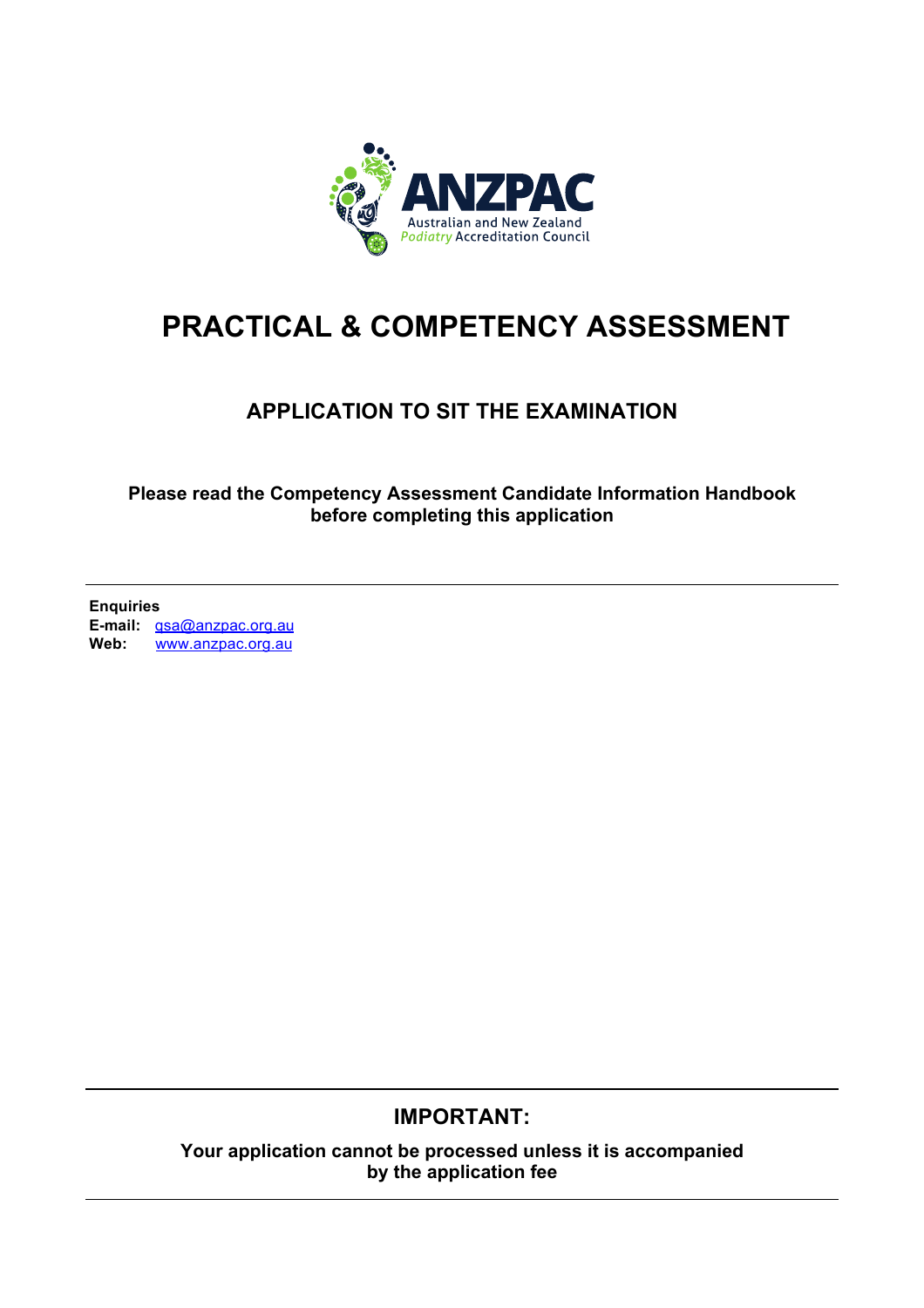| <b>PERSONAL DETAILS</b>                                                                                                                                                                                 |                                             |                                                            |
|---------------------------------------------------------------------------------------------------------------------------------------------------------------------------------------------------------|---------------------------------------------|------------------------------------------------------------|
| <b>Surname or Family Name:</b>                                                                                                                                                                          |                                             |                                                            |
| Given Names (in full):                                                                                                                                                                                  |                                             |                                                            |
| <b>Previous/Former Name(s):</b>                                                                                                                                                                         |                                             |                                                            |
| Male<br>Gender:                                                                                                                                                                                         | Female                                      |                                                            |
| Date of Birth:                                                                                                                                                                                          |                                             |                                                            |
| <b>Place of Birth:</b>                                                                                                                                                                                  |                                             |                                                            |
| <b>CONTACT DETAILS</b>                                                                                                                                                                                  |                                             |                                                            |
| <b>Postal Address:</b>                                                                                                                                                                                  |                                             |                                                            |
|                                                                                                                                                                                                         |                                             |                                                            |
|                                                                                                                                                                                                         |                                             |                                                            |
| <b>Phone and Email:</b>                                                                                                                                                                                 |                                             |                                                            |
| Phone:                                                                                                                                                                                                  |                                             |                                                            |
| E-mail:                                                                                                                                                                                                 |                                             |                                                            |
|                                                                                                                                                                                                         |                                             |                                                            |
|                                                                                                                                                                                                         |                                             |                                                            |
| <b>QUALIFICATIONS</b>                                                                                                                                                                                   |                                             |                                                            |
| <b>Podiatry qualifications:</b>                                                                                                                                                                         |                                             |                                                            |
|                                                                                                                                                                                                         |                                             |                                                            |
| Degree/Diploma<br>(abbreviated)                                                                                                                                                                         | University or College, etc<br>(abbreviated) | Year Conferred/Awarded<br>(not necessarily year completed) |
| <b>REGSISTRATION - PAST OR PRESENT</b>                                                                                                                                                                  |                                             |                                                            |
| Are you presently registered or licensed, or have you ever been registered or licensed, as a podiatrist<br>in any State or Territory of Australia or in any other country? $Y_{\text{ES}}$<br><b>No</b> |                                             |                                                            |
| If "Yes" – please provide name of relevant authority(ies) and period(s) of registration                                                                                                                 |                                             |                                                            |
|                                                                                                                                                                                                         | <b>Registration Period</b>                  | to                                                         |

Registration Period **to** to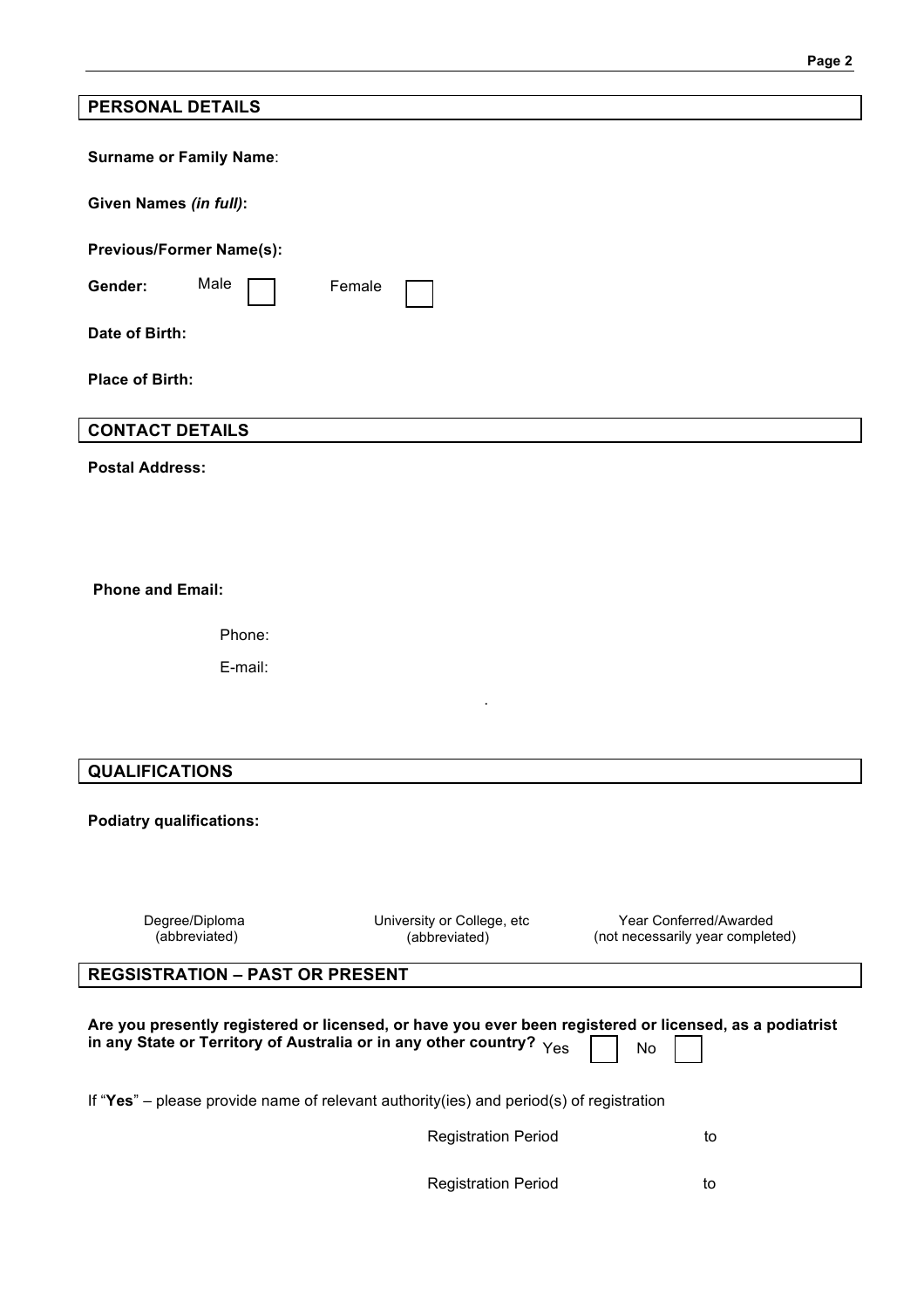### **EXAMINATION VENUE / DATES**

The University conducting the exam will be advised

February 2018 Adelaide

June 2018 Melbourne

December 2018 Melbourne

Please note that the result of the assessment will be available within four (4) weeks of the day of the competency assessment.

#### **APPLICATION FEES**

Fees must be made payable to ANZPAC in Australian Dollars by one of the following methods:

- A bank cheque drawn by a bank outside Australia that has bank clearance arrangements with an Australian bank;
- A foreign draft on an Australian bank;
- A money order issued by Australia Post;
- A bank cheque drawn by an Australian bank;
- A personal cheque drawn on an Australian bank account.
- Electronic transfer to ANZPAC's bank account

| Account Name:   | Australian and New Zealand Podiatry Accreditation Council Inc |
|-----------------|---------------------------------------------------------------|
| Bank:           | Westpac                                                       |
| BSB:            | 033082                                                        |
| Account Number: | 283534                                                        |
| Bank Address:   | 108 Acland St. ST Kilda SOuth. VIC 3182. Victoria Australia   |
| SWIFT Code:     | WPACAU2S (for international transfers only)                   |

The correct fee must accompany this application - **\$2000.00 AUD**

#### **APPLICANTS DECLARATION**

You must read and sign this declaration.

I declare that:

- The information I have supplied on this form is complete, correct and up-to-date;
- I undertake to inform the Australian and New Zealand Podiatry Accreditation Council (ANZPAC) of any changes to my circumstances (eg address) while my application is being considered;
- I authorise ANZPAC to make any inquiries necessary to assist in the assessment of my application and to use any information supplied in this application for that purpose; and
- I have read and understood the information supplied to me in the Candidate Information Handbook accompanying this application.

Signature: Date: Date: Date: Date: Date: Date: Date: Date: Date: Date: Date: Date: Date: Date: Date: Date: Date: Date: Date: Date: Date: Date: Date: Date: Date: Date: Date: Date: Date: Date: Date: Date: Date: Date: Date: D

Print Full Name: